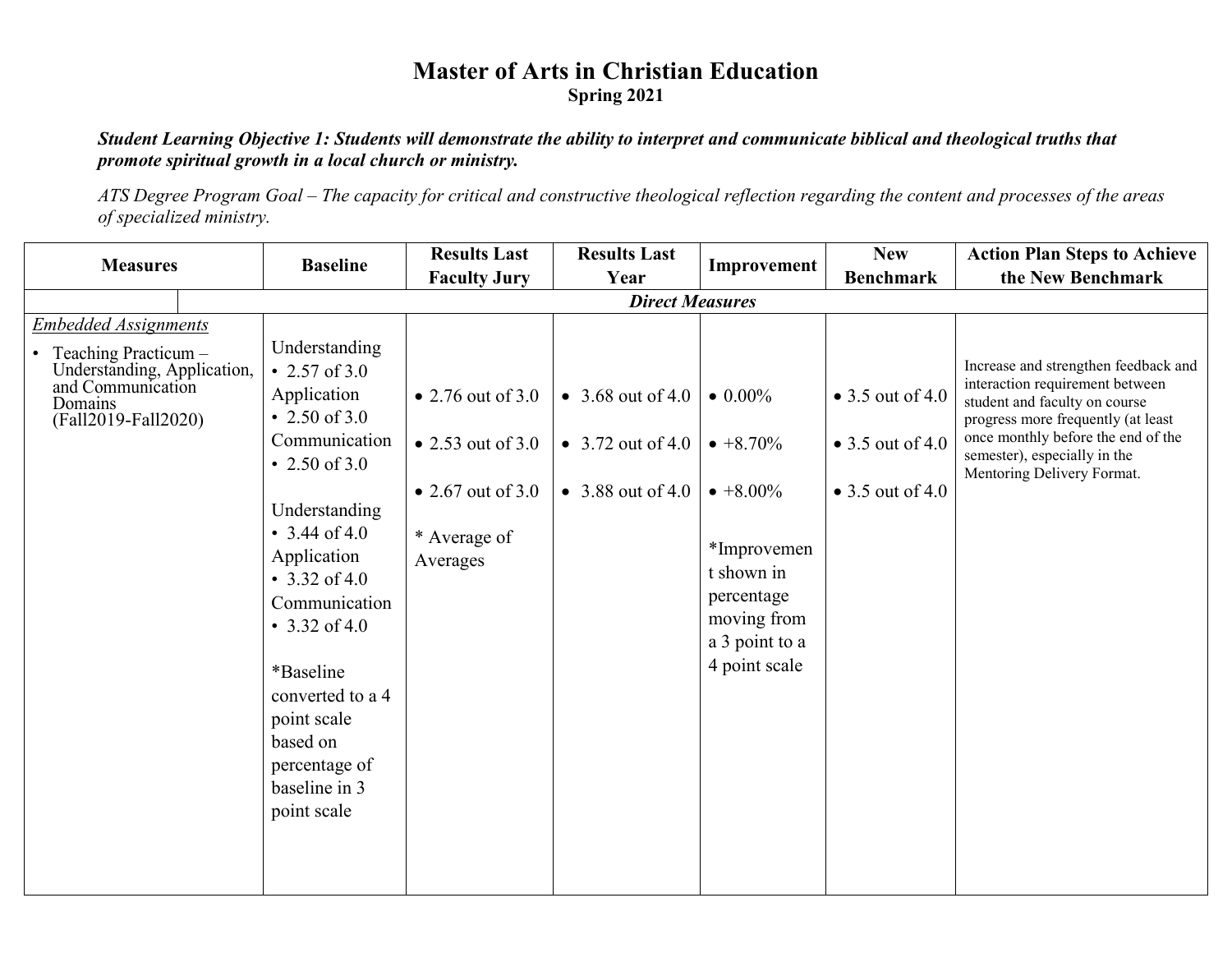|                                                                                                                                | <b>Indirect Measures</b> |                    |  |  |  |  |  |
|--------------------------------------------------------------------------------------------------------------------------------|--------------------------|--------------------|--|--|--|--|--|
| <b>Degree Program Surveys</b><br><b>Add Indirect Measure:</b><br>• MACE Exit Survey,<br>"Personal Readiness"<br>Question $#1"$ |                          | • 4.0 out of $5.0$ |  |  |  |  |  |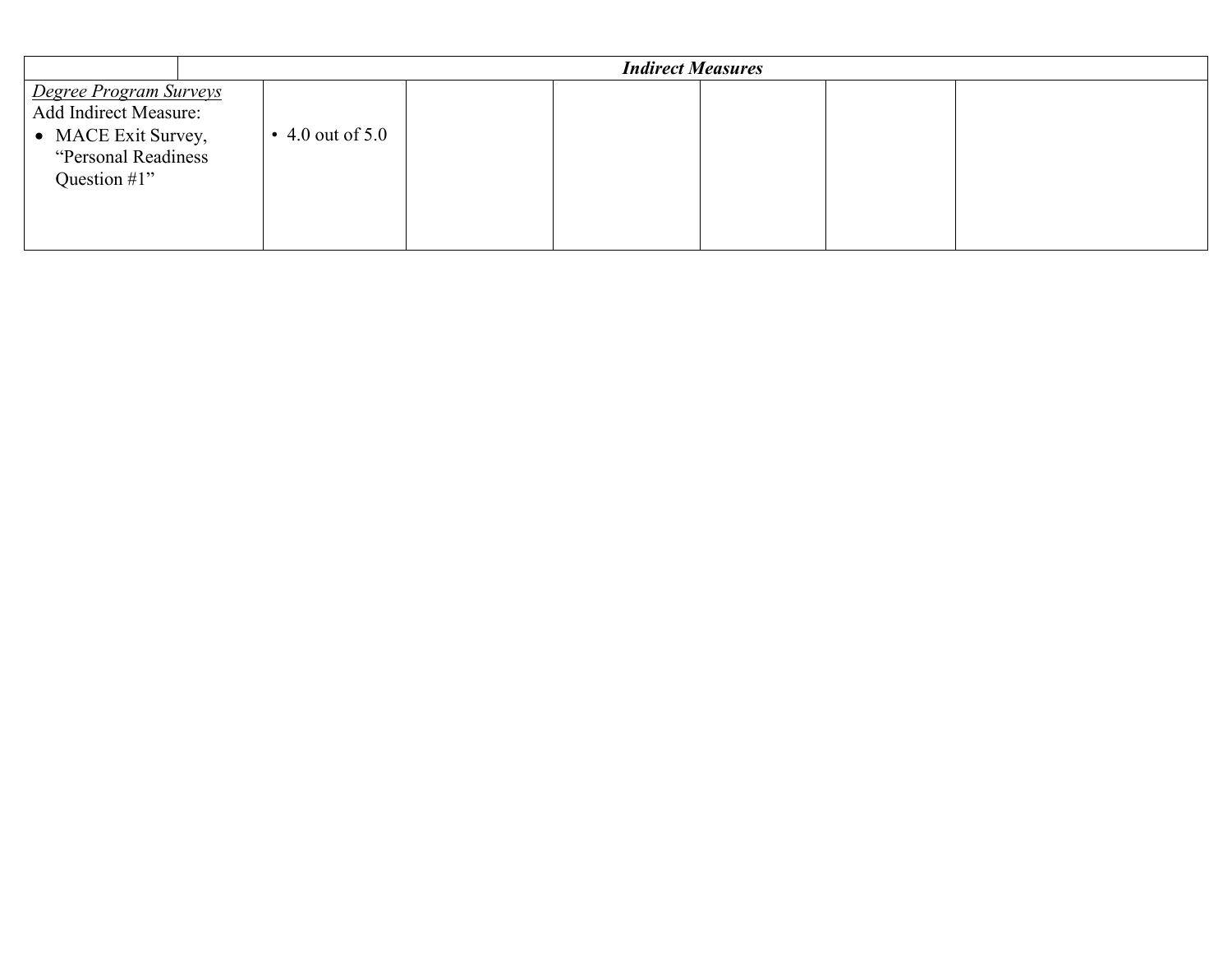## *Student Learning Objective 2: Students will be able to design, implement, lead and assess a spiritual growth process within a ministry setting.*

*ATS Degree Program Goal – Skill in the design, implementation, and assessment of ministry in these specialized areas.*

| <b>Measures</b>                                                                                                                                  | <b>Baseline</b>                                                                                                                                                                                                                                                                                                       | <b>Results Last</b><br><b>Faculty Jury</b>                                                              | <b>Results Last</b><br>Year                                      | Improvement                                                                                                                                             | <b>New</b><br><b>Benchmark</b>                                              | <b>Action Plan Steps to</b><br><b>Achieve the New</b><br><b>Benchmark</b>      |  |  |  |
|--------------------------------------------------------------------------------------------------------------------------------------------------|-----------------------------------------------------------------------------------------------------------------------------------------------------------------------------------------------------------------------------------------------------------------------------------------------------------------------|---------------------------------------------------------------------------------------------------------|------------------------------------------------------------------|---------------------------------------------------------------------------------------------------------------------------------------------------------|-----------------------------------------------------------------------------|--------------------------------------------------------------------------------|--|--|--|
|                                                                                                                                                  | <b>Direct Measures</b>                                                                                                                                                                                                                                                                                                |                                                                                                         |                                                                  |                                                                                                                                                         |                                                                             |                                                                                |  |  |  |
| <b>Embedded Assignments</b><br>• Lifespan Discipleship -<br>Understanding, Application,<br>and Communication<br>Domains<br>(Fall 2019-Fall 2020) | Understanding<br>• 2.53 of 3.0<br>Application<br>• 2.53 of 3.0<br>Communication<br>• 2.65 of 3.0<br>Understanding<br>• $3.37$ of 4.0<br>Application<br>• $3.37$ of 4.0<br>Communication<br>• 3.53 of 4.0<br>*Baseline<br>converted to a 4<br>point scale<br>based on<br>percentage of<br>baseline in 3<br>point scale | $\bullet$ 2.49 out of 3.0<br>• 2.49 out of 3.0<br>$\bullet$ 2.65 out of 3.0<br>* Average of<br>Averages | $\bullet$ 4.0 out of 4.0<br>• 3.7 out of 4.0<br>• 3.7 out of 4.0 | $\bullet$ +17.00%<br>$\bullet +9.50\%$<br>$\bullet +4.20\%$<br>*Improvement<br>shown in<br>percentage<br>moving from a<br>3 point to a 4<br>point scale | $\bullet$ 3.50 out of 4.0<br>$\bullet$ 3.45 out of 4.0<br>• 3.60 out of 4.0 | Add a peer review component<br>of the assignment prior to final<br>submission. |  |  |  |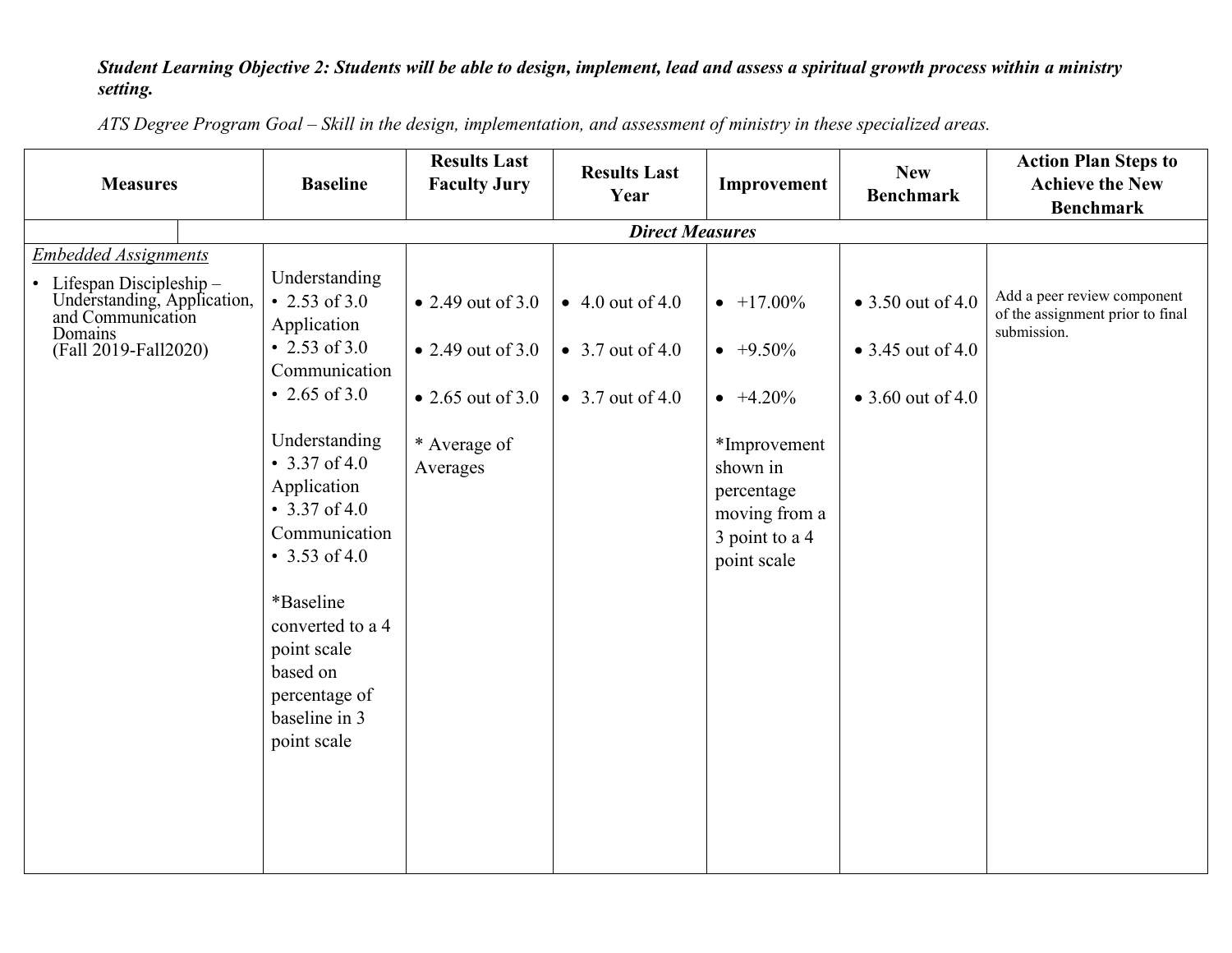|                                                                                                                       | <b>Indirect Measures</b> |  |  |  |  |  |  |
|-----------------------------------------------------------------------------------------------------------------------|--------------------------|--|--|--|--|--|--|
| <b>Degree Program Surveys</b><br>Add Indirect Measure:<br>• MACE Exit Survey,<br>"Personal Readiness"<br>Question #2" | $\cdot$ 4.0 out of 5.0   |  |  |  |  |  |  |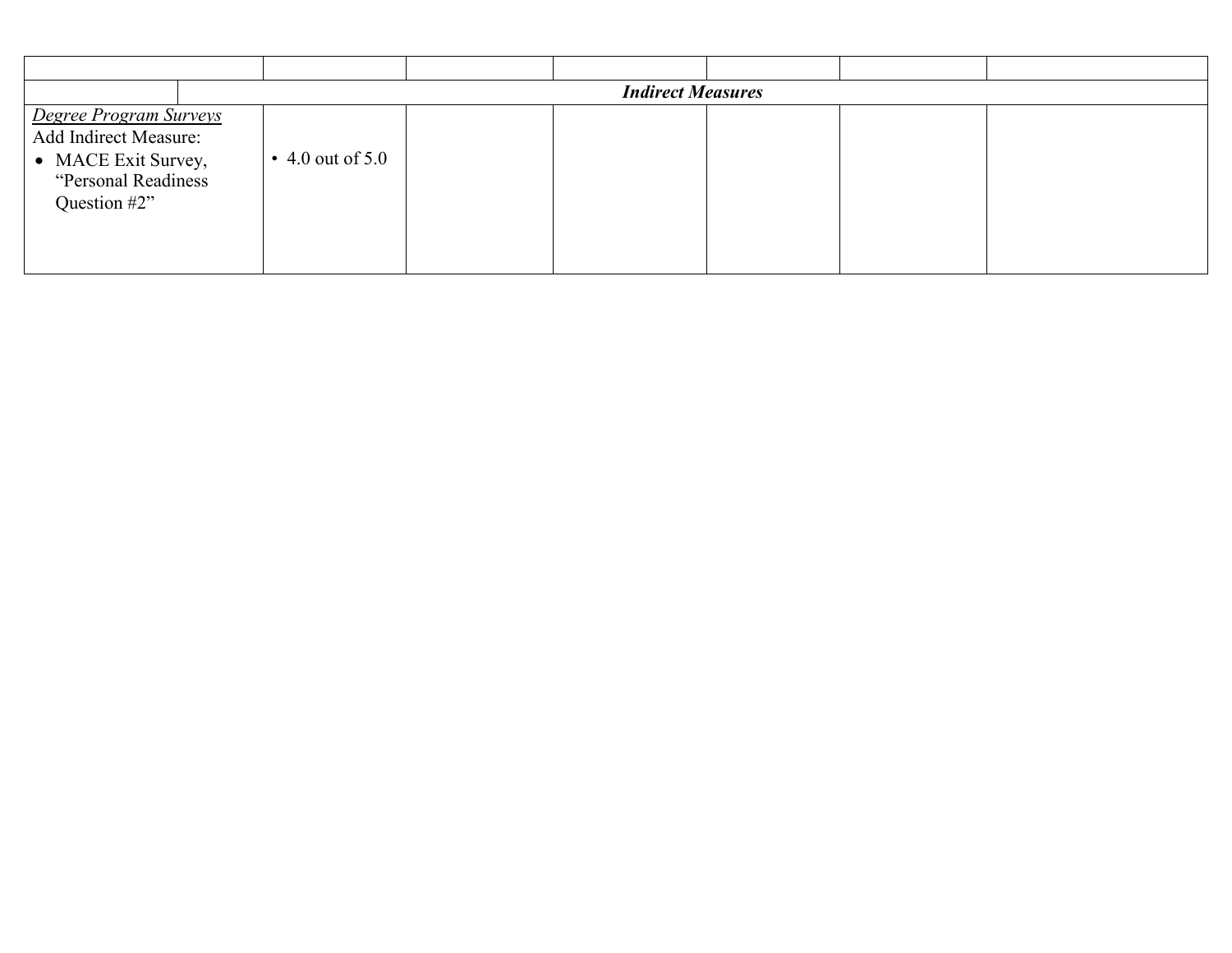## *Student Learning Objective 3: Students will demonstrate an understanding of foundational principles of human development and philosophy of education.*

**Measures Baseline Results Last Faculty Jury** Results Last **Improvement New Benchmark Action Plan Steps to Achieve the New Benchmark** *Direct Measures Embedded Assignments* • Philosophical Foundations (Personal Philosophy) – Understanding, Application, and Communication Domans. (Fall2019-Fall2020) • Lifespan Development (Life Biography) – Understanding, Application, and Communication Domans. (Fall2019-Fall2020) Understanding • 2.90 of  $3.0$ Application • 2.93 of  $3.0$ Communication • 2.80 of  $3.0$ Understanding • 3.87 of 4.0 Application • 3.91 of 4.0 Communication • 3.73 of 4.0 Understanding  $2.00$  of 3.0 Application • 2.20 of  $3.0$ Communication • 2.60 of 3.0 Understanding • 2.67 of 4.0 Application • 2.93 of 4.0 Communication • 3.47 of 4.0 • 2.83 out of 3.0 • 2.84 out of 3.0 • 2.66 out of 3.0 • 2.37 out of 3.0 • 2.47 out of  $3.0$ • 2.55 out of 3.0 \*Average of Averages • 3.78 out of 4.0 • 3.81 out of 4.0 • 3.48 out of 4.0  $\vert$ • 3.71 out of 4.0 • 2.71 out of 4.0  $\bullet$  3.29 out of 4.0  $\bullet +0.20\%$  $\bullet +0.60\%$  $\bullet$  -1.60%  $\bullet$  +13.70%  $\bullet$  -14.60%  $\bullet$  -2.80% \*Improvement shown in percentage moving from a 3 point to a 4 • 3.80 out of 4.0 • 3.80 out of 4.0  $• 3.50$  out of  $4.0$ • 3.10 out of 4.0 • 3.00 out of 4.0 • 3.30 out of 4.0 Require students to submit draft of assignment to writing center before final submission. Add a peer review component of the assignment prior to final submission. Clarify Assignment rubric in area of Application. Make/Create instructional video to address distance students.

*ATS Degree Program Goal – An understanding of the various disciplines that undergird the area of specialized ministry.*